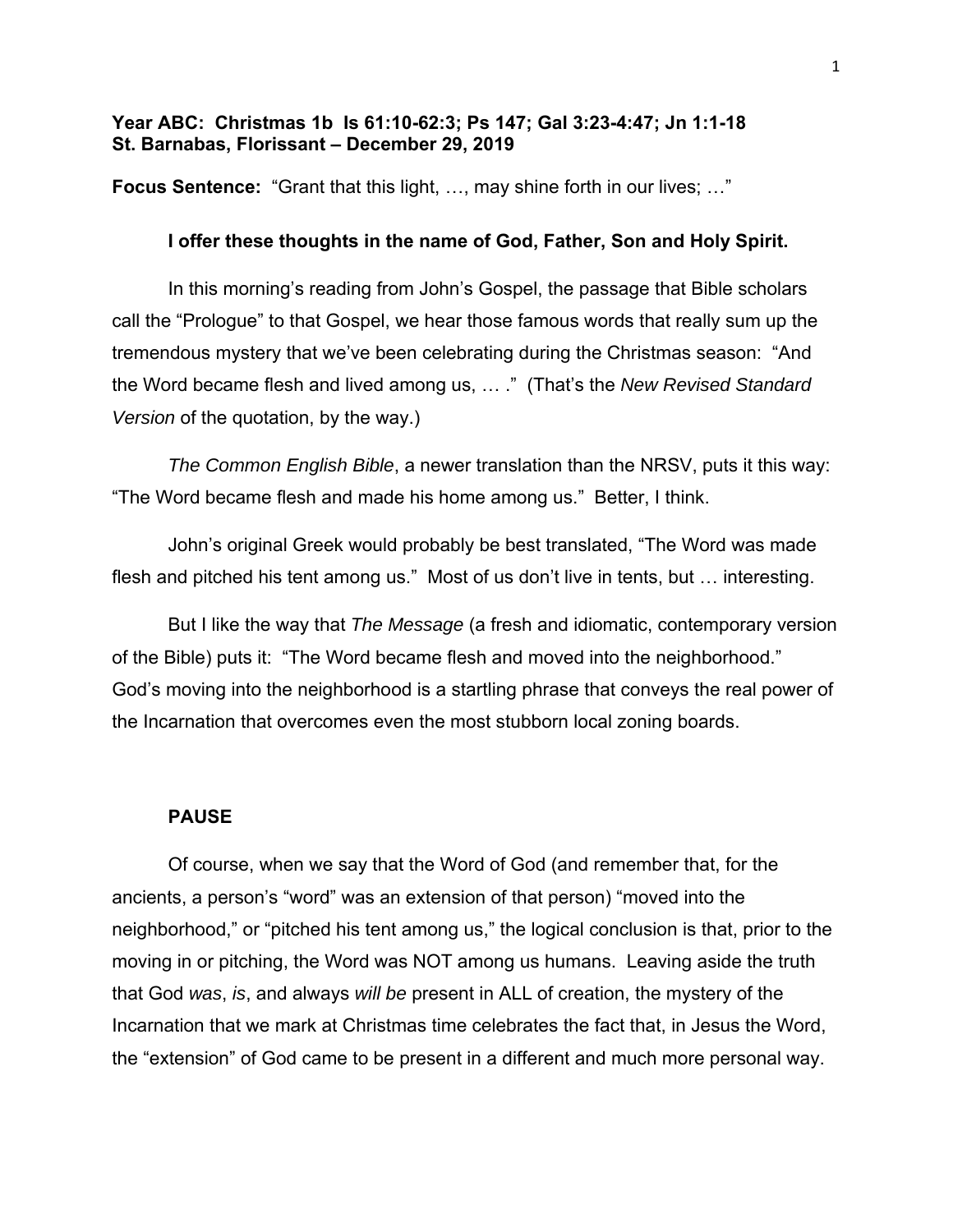And what is that different and fuller presence of God among humanity? John goes on to describe it this way: "What has come into being in him was life, and the life was the light of all people. The light shines in the darkness, and the darkness did not overcome it."

Well, that comment got me to thinking about light, and what really *is* light? And why does John talk about the darkness that can't overcome this light?

Well, you might have heard the quote in the recent weeks leading up to Christmas, that's used a lot this time of year. "The people who walked in darkness have seen a great light; those who lived in a land of deep darkness --- on them light has shined." (Is. 9:2) Long before Isaiah wrote those words, the author of Genesis said that, "in the beginning," "darkness covered the face of the deep, … . Then God said, 'Let there be light;' and there was light. And God saw that the light was good; …" So, in case you didn't know it already, darkness is bad, and light is good. In darkness, we lose our way, we stumble, fall, and we hurt ourselves In darkness, things around us look unfamiliar and obscure. In the light, everything becomes clear and colorful, and we can walk safely. Interestingly, you can't actually see light itself, but only whatever is lit up by the light. And that's appropriate here too, because we really can't see God, but only whatever is illuminated by God. And so it's the *reflection* of light by something that really enables us to "see" light indirectly.

### **PAUSE**

So Jesus is the "true light, which enlightens everyone," writes John. And this enlightenment that Jesus brings, gives to us and to all who receive and believe in Jesus "power to become children of God."